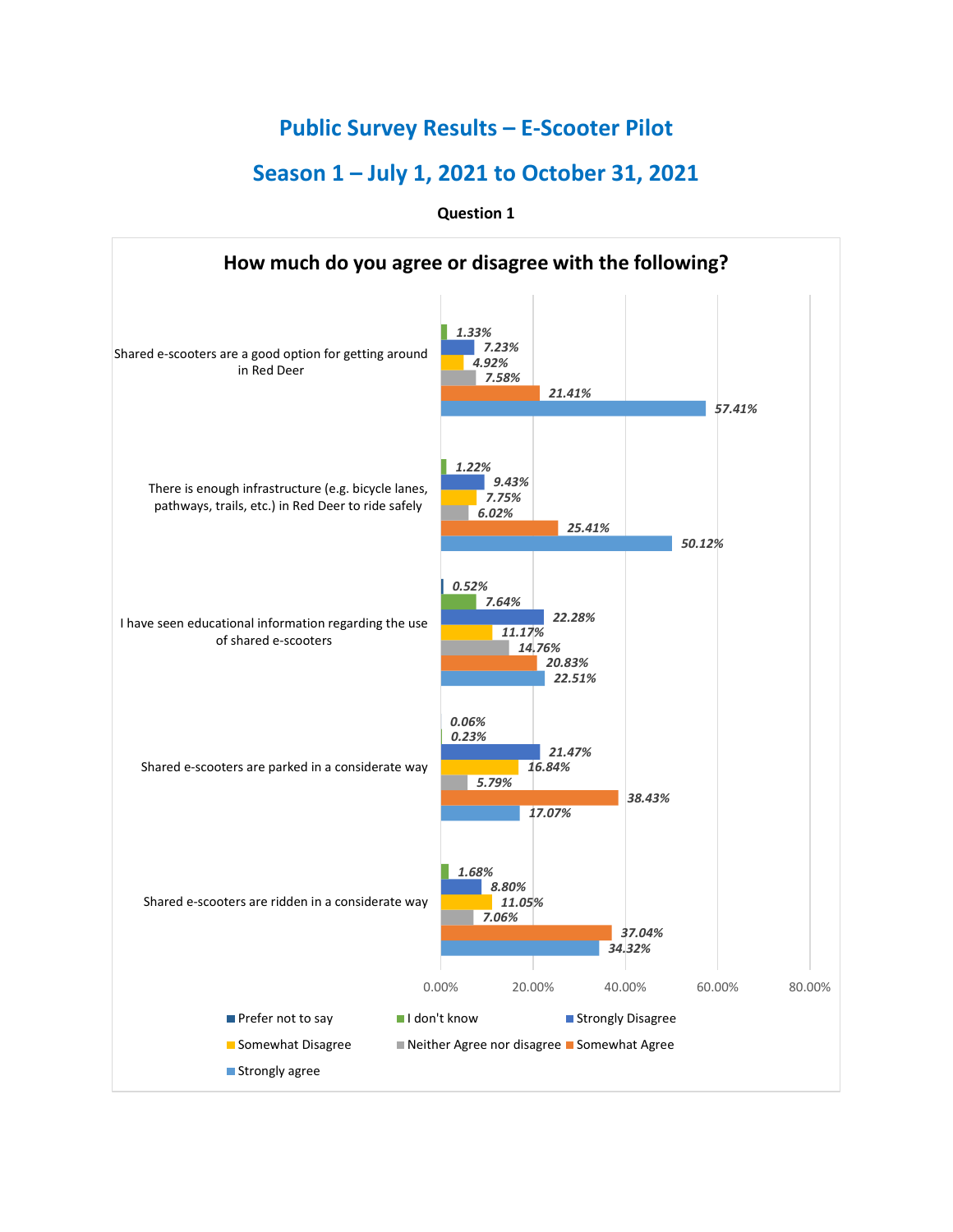

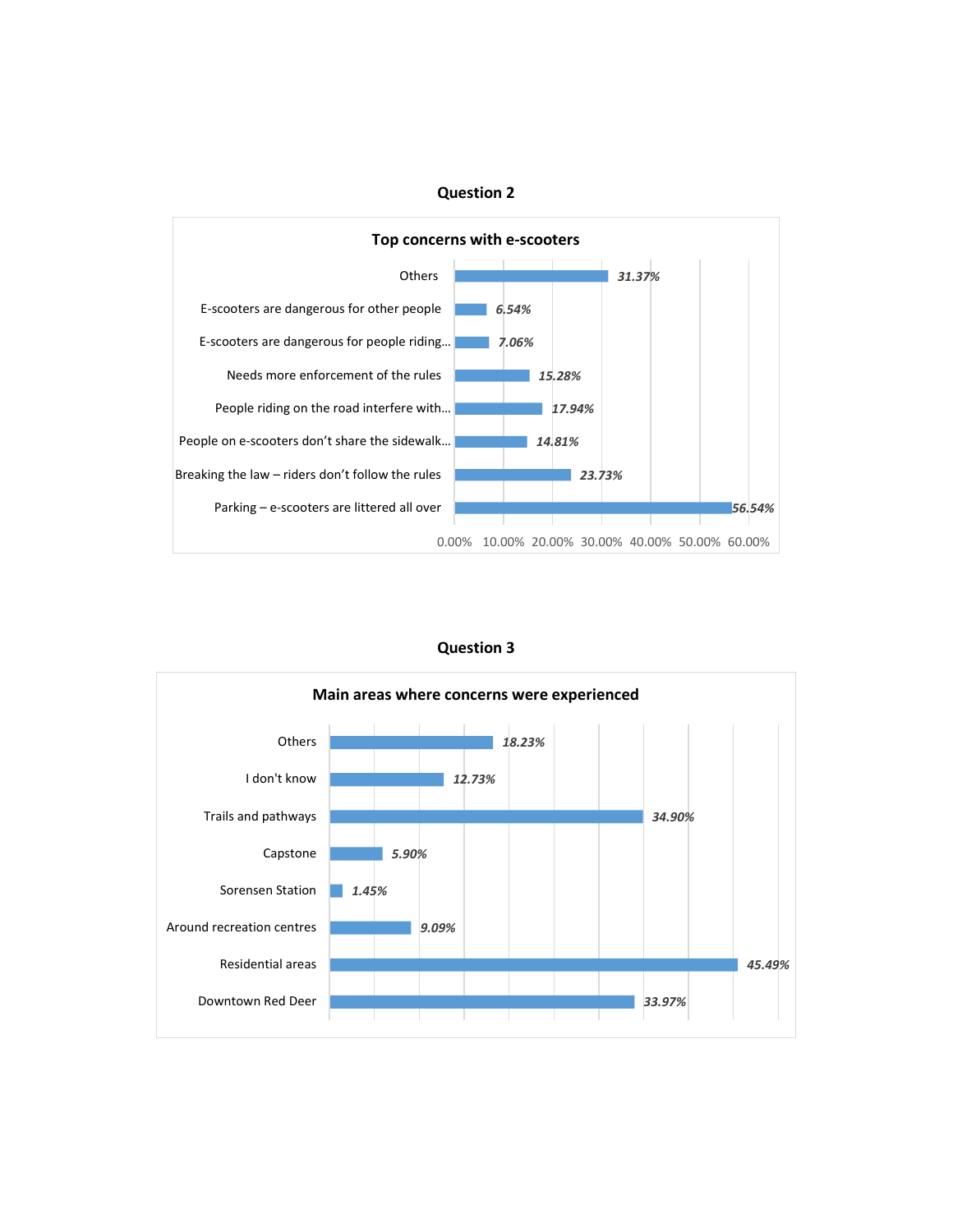

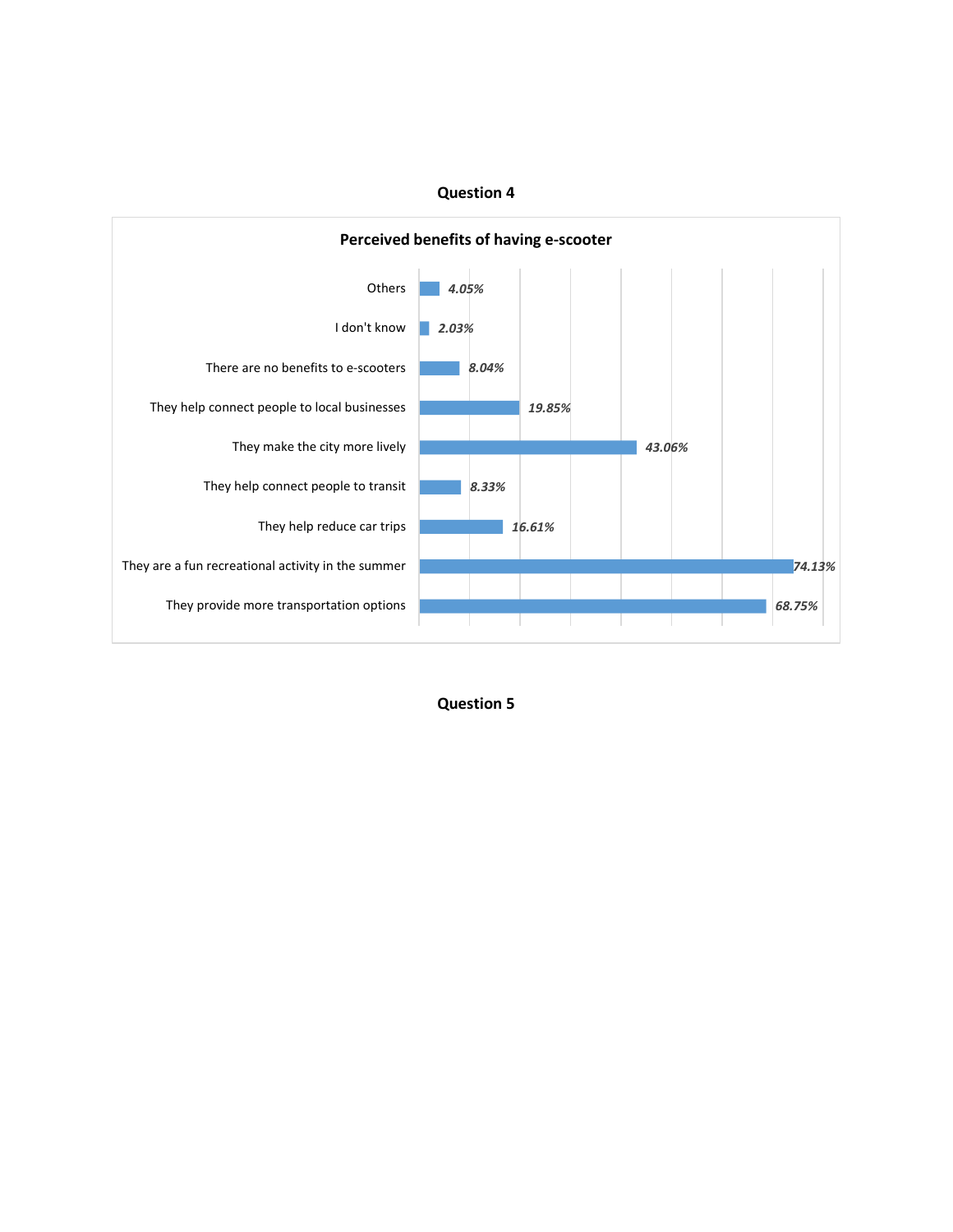





**Question 7**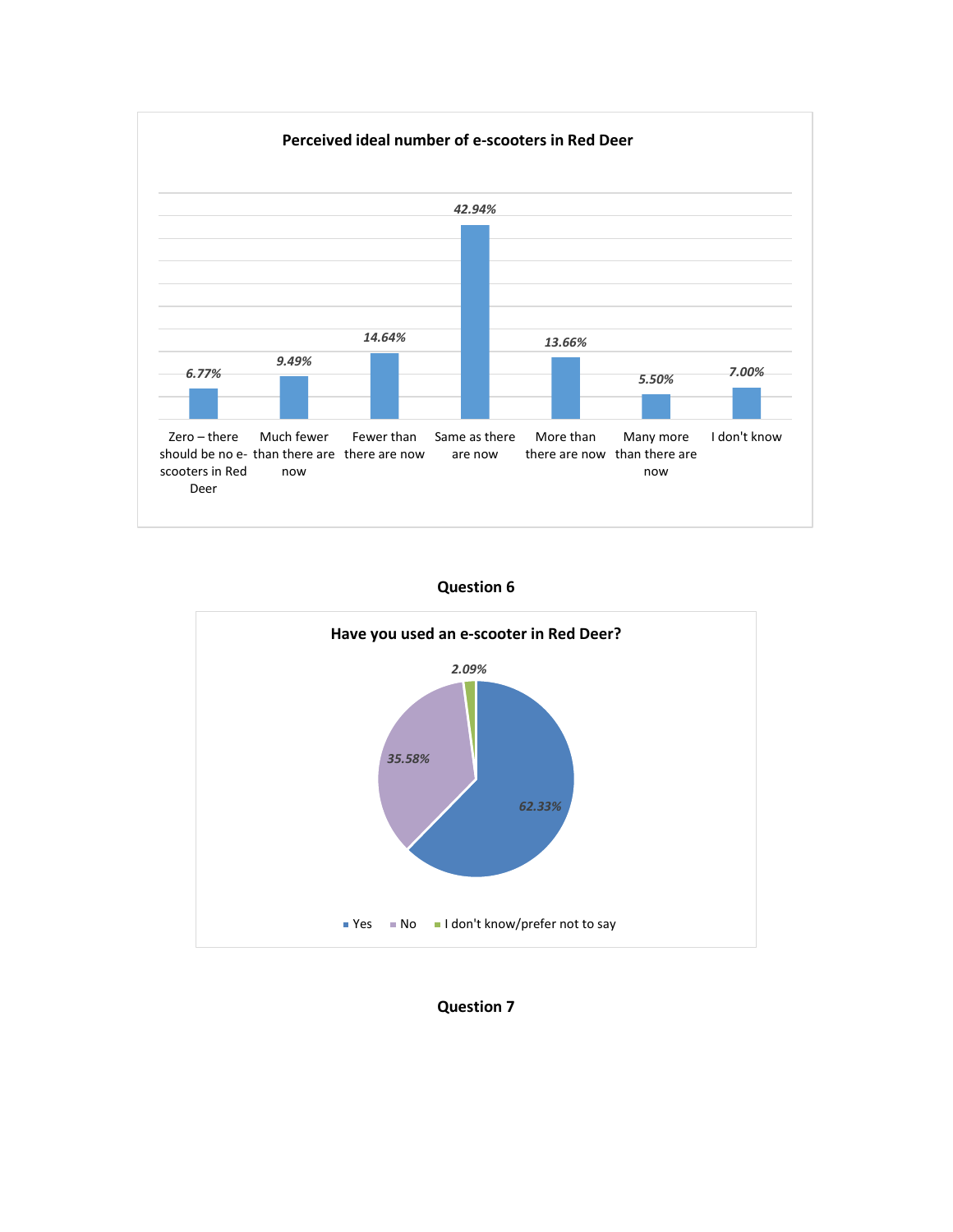

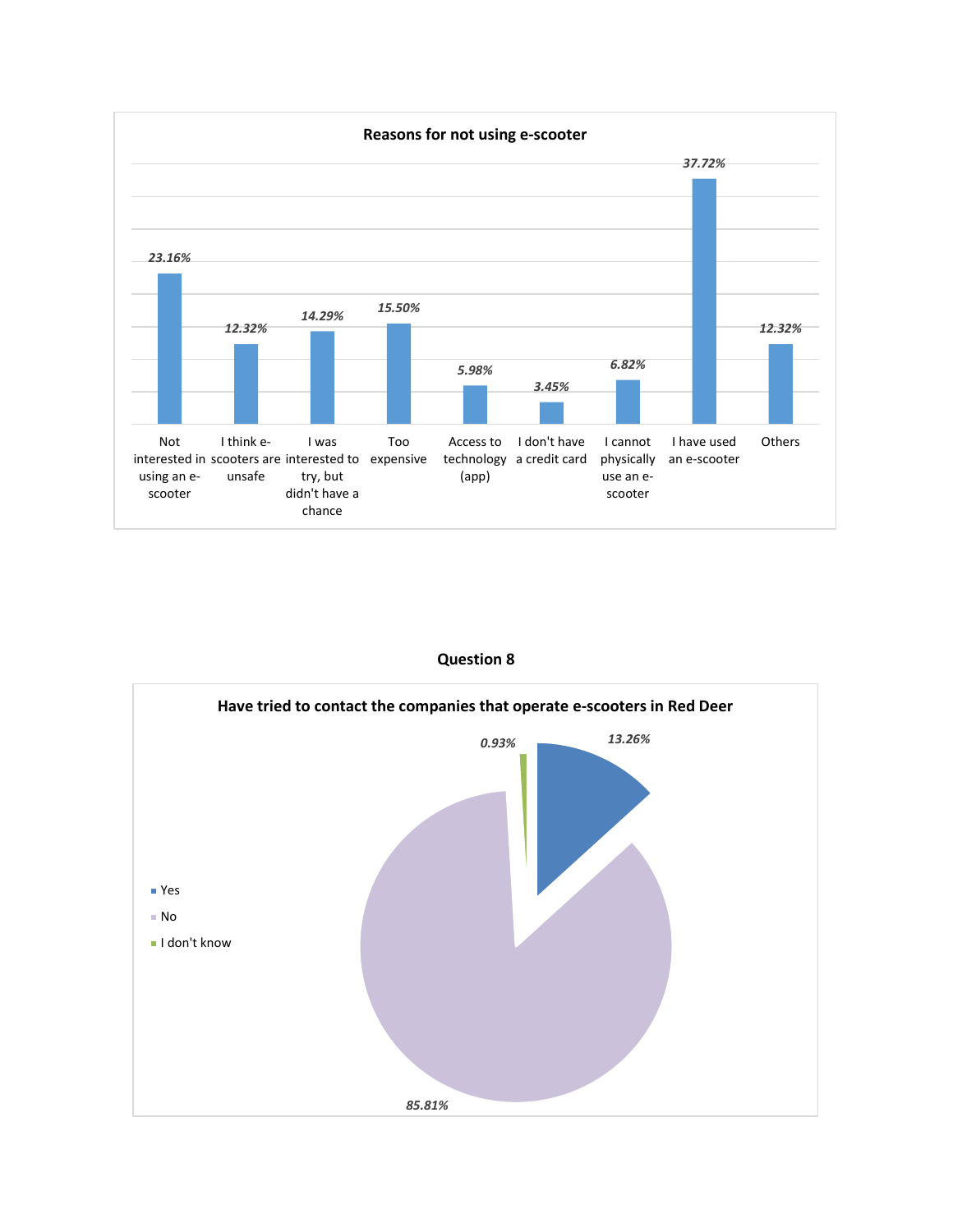

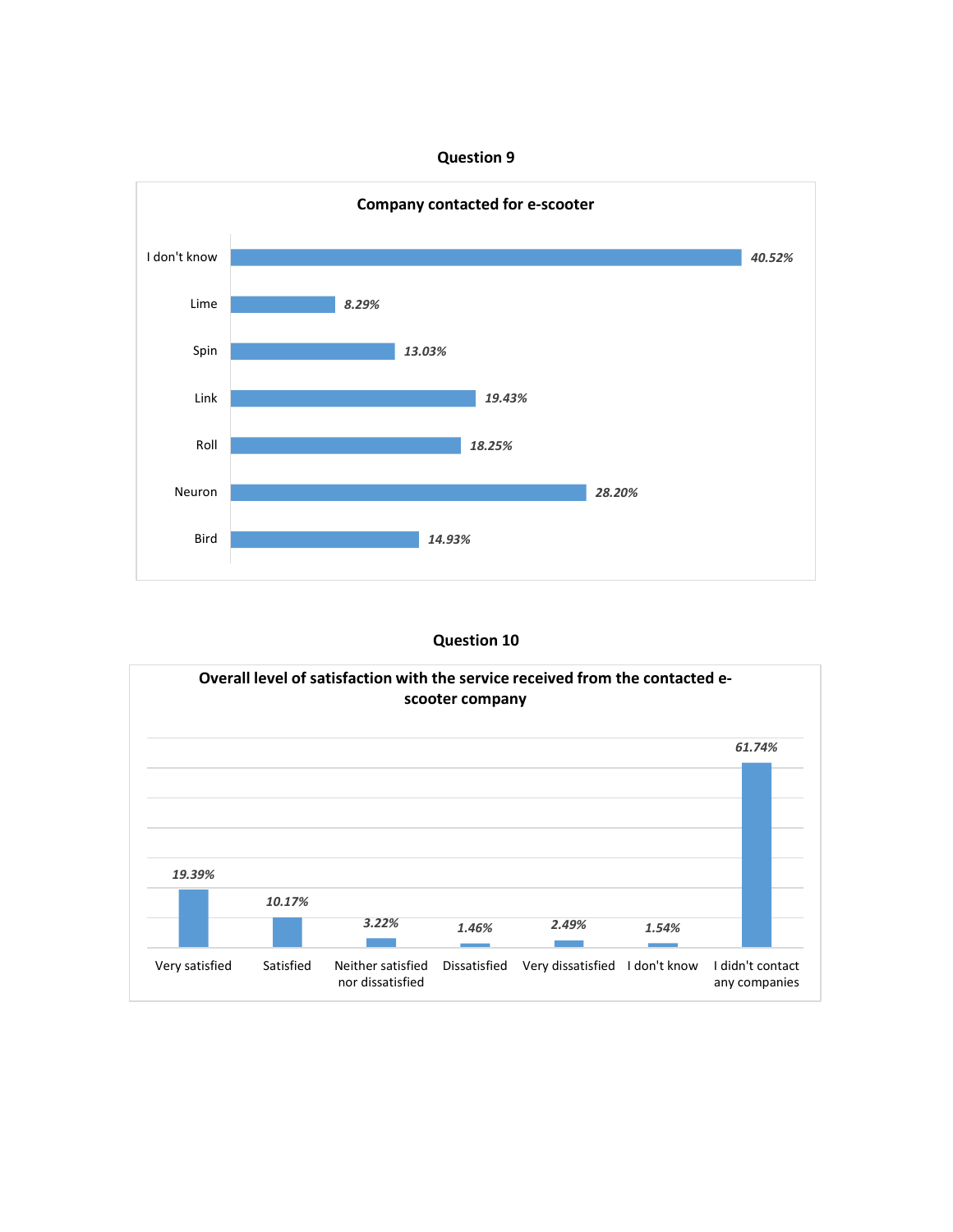**Level of satisfaction based on companies**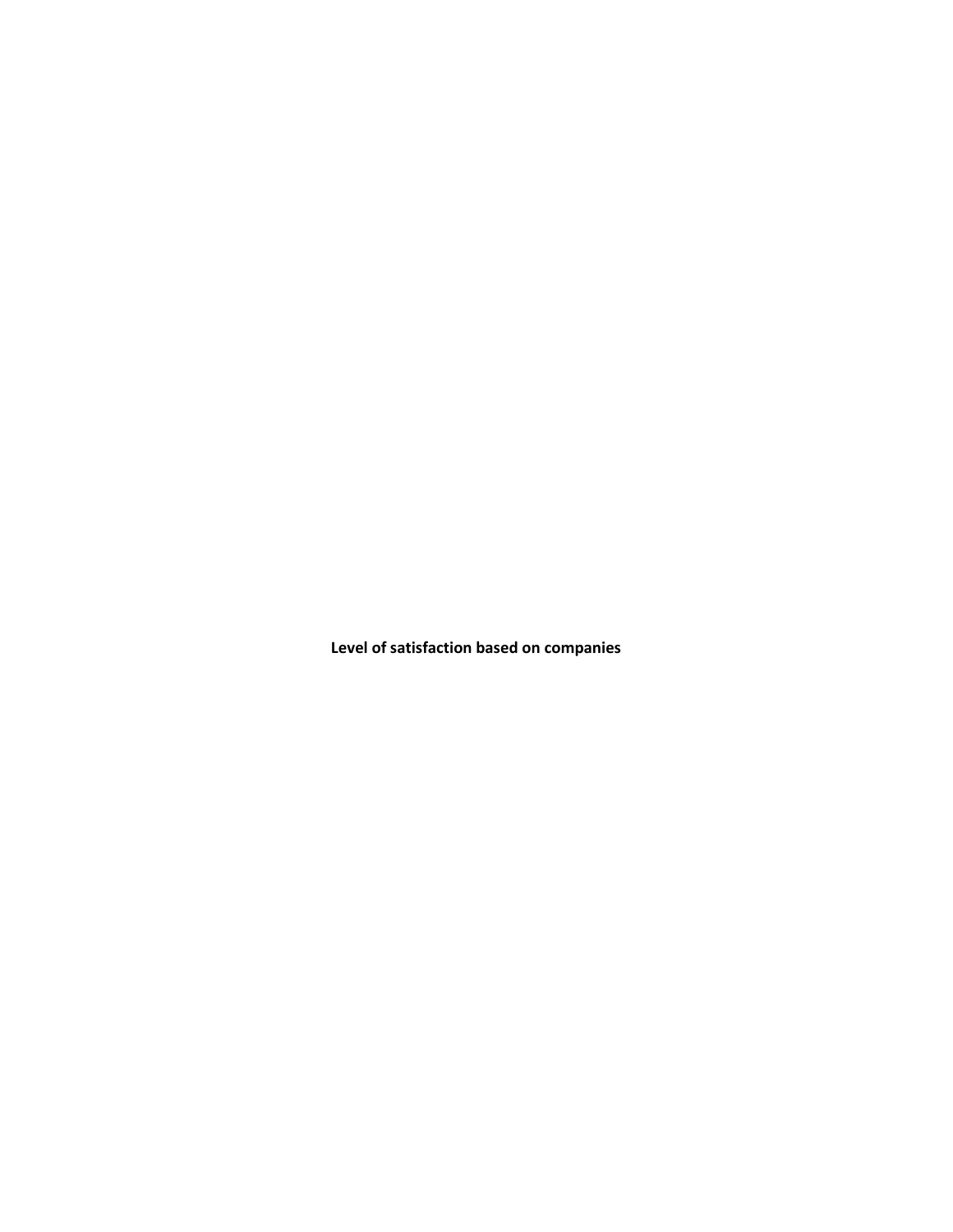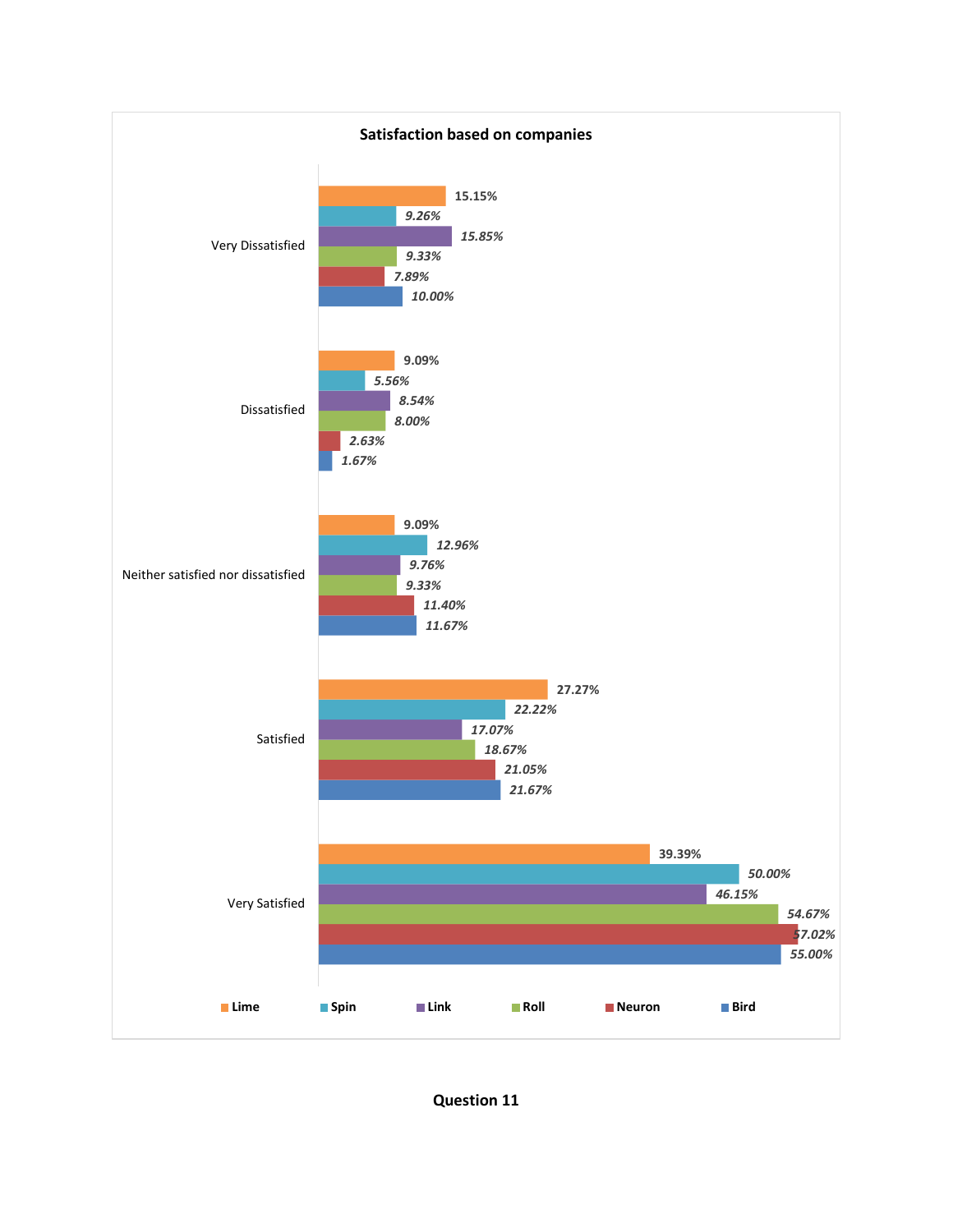

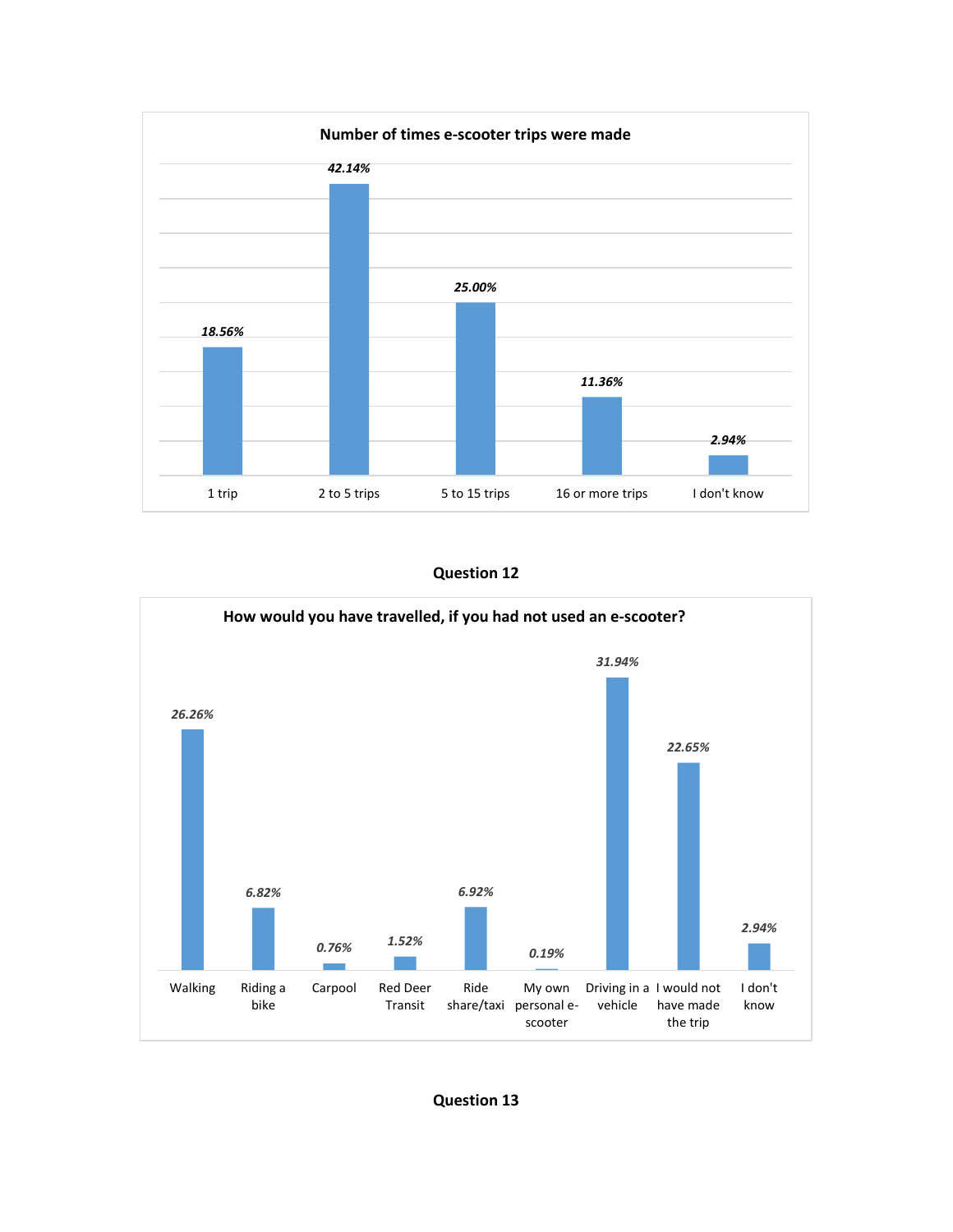





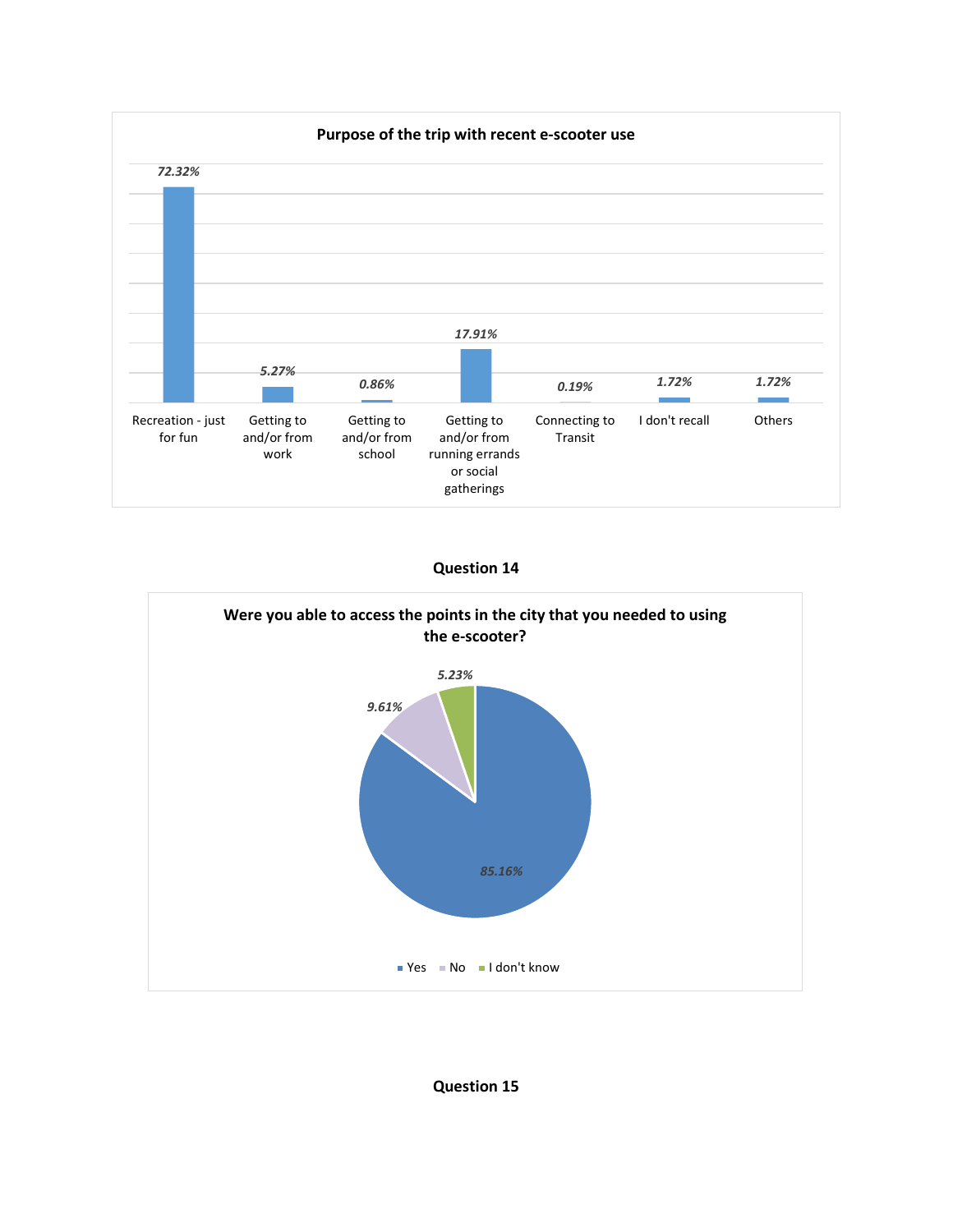

**Question 16**

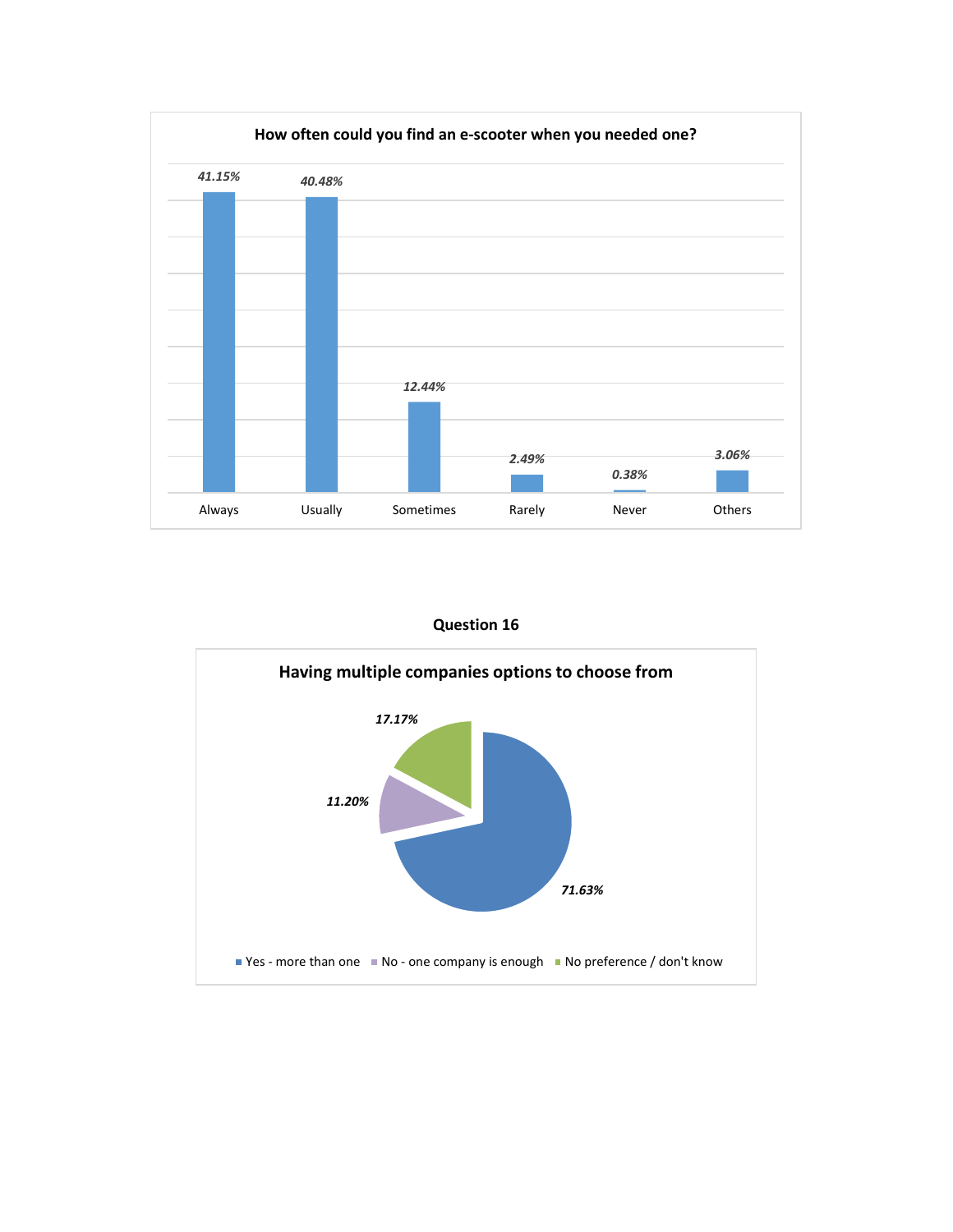



**Question 18**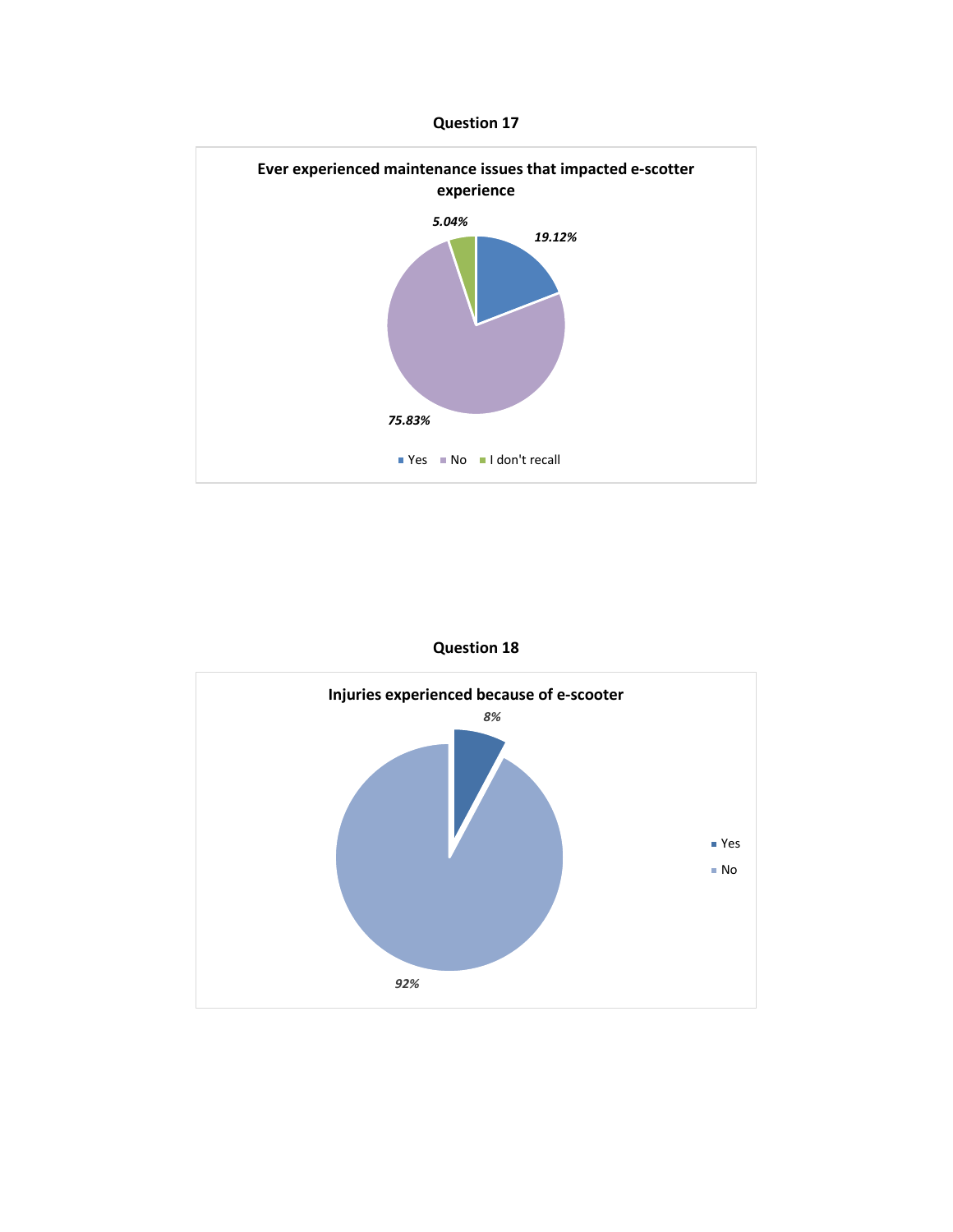

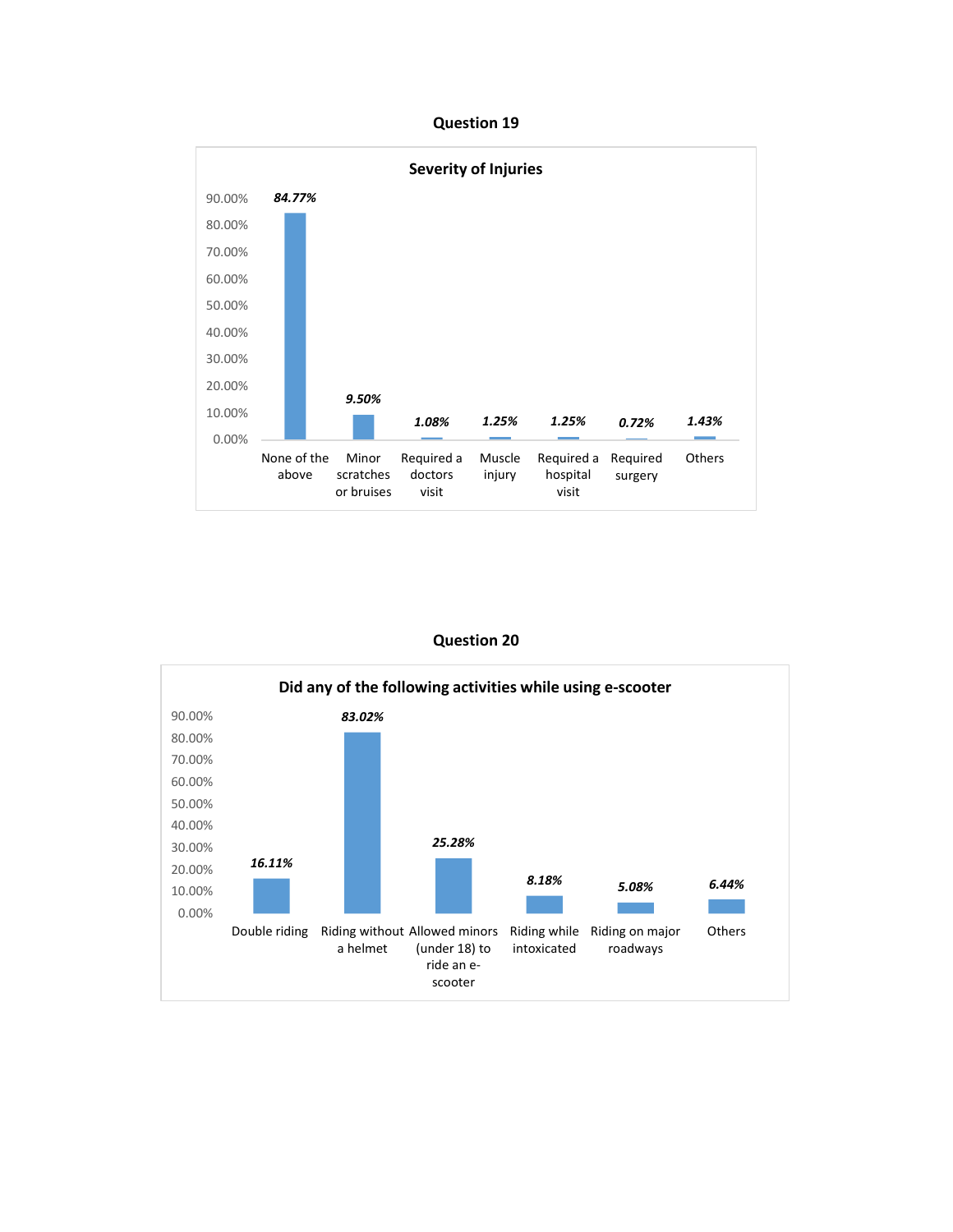**Question 21**





**Question 22**